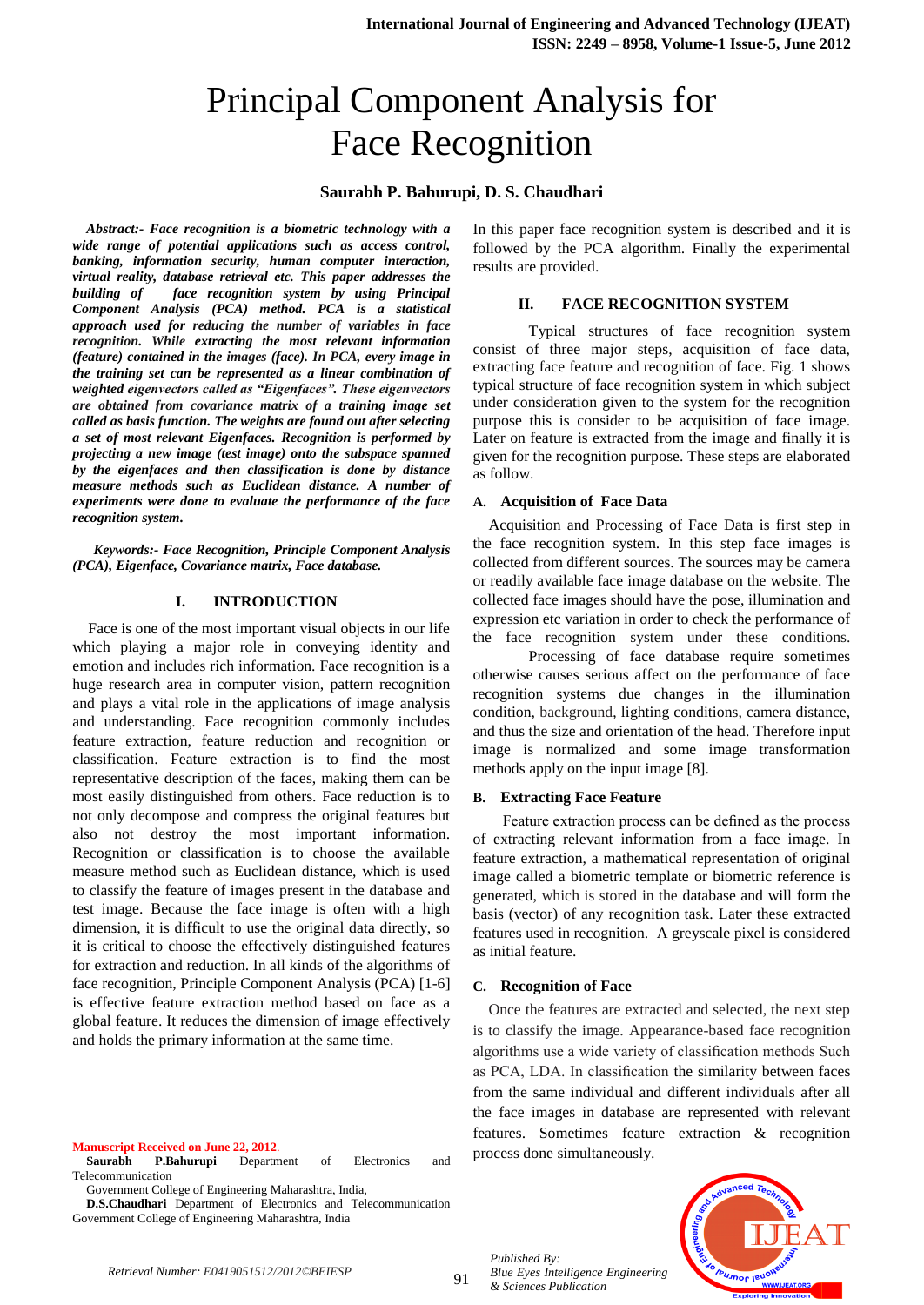

Subject under Consideration

Fig.1 Face Recognition System

# **III. PCA ALGORITHM**

Principal component analysis (PCA) is one of the most popular methods for reducing the number of variables in face recognition. In PCA, faces are represented as a linear combination of weighted eigenvectors called as Eigen faces [2][3][4]; These eigenvectors are obtained from covariance matrix of a training image set called as basis function. The number of Eigen faces that obtained would be equal to the number of images in the training set. Eigen faces takes advantage of the similarity between the pixels among images in a dataset by means of their covariance matrix. These eigenvectors defined a new face space where the images are represented. To fix the required notation, let us introduce the following symbols.

Let training image set I consist of N images each having size  $a_{\times}b$  pixels. Using conventional row appending method converts each of the images into  $a_{\times}b$  dimensional column vector.

 $I = \{i_1, i_2, \dots, i_N\}$ 

(1)

Covariance matrix *c* of training image set are calculated by using equation (2)

$$
c = \frac{1}{N} \sum_{n=1}^{N} (i_n - \overline{i})^T (i_n - \overline{i})
$$

(2)

Where  $\overline{i}$  is the mean vector of all images in the training set. Eigenvalue and eigenvectors of covariance matrix is calculated using equation (3)

$$
cv = \lambda v \tag{3}
$$

Where  $\lambda$  denotes the eigenvalues of *c*, and *v* stands for the corresponding eigenvectors. Note that the rank of the covariance matrix is N, hence at most N number of eigenvectors can be computed.

$$
U = (\dot{i}_n - \overline{i}) \times \nu \tag{4}
$$

Where  $n = 1, 2, ..., N$ .

The Eigenvectors found, *U* have a face like appearance, they are called Eigen faces. Sometimes, they are also called as Ghost Images because of their weird appearance

After the face space has been constructed, the feature vectors are formed as a linear combination of the eigenvectors of the covariance matrix. Project an image  $i_n$  into the face space with the help of following equation.

$$
P_n = U^T \times (i_n - \overline{i})
$$
 (5)

Where  $P_n$ ,  $n = 1, 2,..., N$  are the vector of weights associated with the eigenvectors in *c*. One can experiment with the number of eigenvectors to compute the weights, generally only a few amount provide sufficient information for adequately representing the images in the face space.

For recognition of unknown face or test image, normalize it by subtracting from mean vector of all images in the training set. Then using equation (4) project the normalized test image as shown in the following equation

$$
(7)
$$

Where D is normalize the test image.

 $T = U^T \times D$ 

After the feature vector (weight vector) for the test image have been found out, next step is to classify it. For the classification task we could simply use Euclidean distance classifier.

$$
e = \min \| \mathrm{T} - \mathrm{P}_n \|
$$

(8)

 $n=1,2,...,N$ . If the distance is small, we say the images are similar and we can decide which the most similar image in the database.

## **IV. AND DISCUSSION**

To check the system performance two different databases are used for the experiments: Indian face database [12] and Face94 database [13].The algorithm for PCA based face recognition system is developed in the Matlab 7.8.0 environment. The recognition accuracy of the system is computed as the ratio of the faces recognized correctly from the test set over the total number of faces in the test set.

In the first experiment, an individual image provided as a test image or input image to the system, the system recognized correct image from database as shown in Fig.1.For this experiment images from Face94 database are used. The test image is identified as the person with the smallest value among all the Euclidean values of images present in the database. Fig.2 shows the Euclidean distance measure between test image and individual images present in the database. From figure it is clearly observed that at second position has very less Euclidean distance so that the image to be recognized present at second position in the database. Euclidean distance provide similarity measure of feature between test and images present in the database.



**Fig.2 The Recognition of Individual Images having expression variation**



*Published By:*

*& Sciences Publication*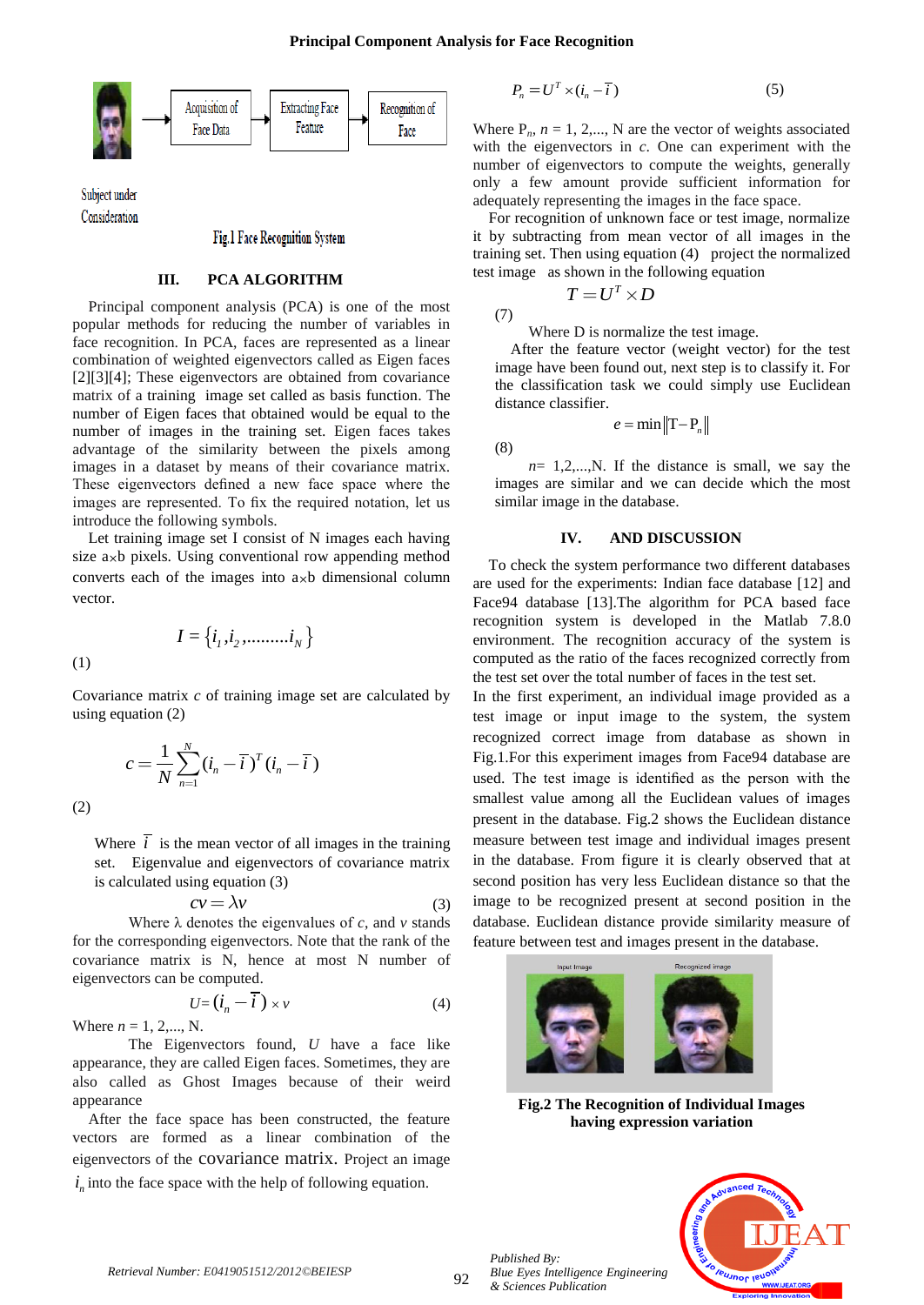

**Fig. 2 Euclidean Distance vs Input Image for the Face94 database. Input image number indicates the position of the image in the database**

An input image having pose variation was provided in the second experiment, system correctly recognized image form the database as shown inFig.3. Fig.4 shows Euclidean distance measure between test image and images present in the database. In this figure image present in the database at position one having less Euclidean distance as compared to the other images so that the system recognized image present at position one in the database. Less Euclidean distance shows that maximum feature of input image and image to be recognized is matched. Less Euclidean distance indicates the maximum feature of input image and recognized image is matched.



# **Fig. 4 Euclidean Distance vs Input Image no. for the Indian Face database. Input image number indicates the location of the image in the database**

Third experiment is performed by increasing the amount of salt and pepper noise in the test images to determine a tolerance level of face recognition system. Fig. 5 provides some noisy images for a subject from the Face94 database. In these images noise density is gradually increasing. In Fig. 6 results for the noisy images are shown which indicates that accuracy of the system gradually decreases as the noise density in the image increases. The accuracy of the system saturates after certain increase in Eigen value



**Fig.3 The Recognition of Individual Images having Pose variation**



**Fig. 5 Images of the Same Individual with Different Salt and Pepper Noise Level**



In fourth experiment provided an images having variation in the size. Experimental result shows that image size not affects greatly the system accuracy. Fig.7 shows recognition accuracy for different image sizes. From figure it is observed that if the images are collected as

 $50 \times 50$  pixel images then the recognition rate is still satisfactory



**Fig 7 Recognition accuracy for different image size. Test image having small size doesn't affect the performance of the system**

# **V. CONCLUSION**

In PCA based face recognition, increase in the number of Eigen value will increase the recognition rate. However, the recognition rate saturates after a certain amount of increase in the Eigen value. Increasing the number of images and variety of sample images in the covariance matrix increases the recognition rate however noisy image decrease the recognition accuracy. In general, the image size is not important for a PCA based face recognition system. Expression and pose have minimal effect to the recognition rate while illumination has great impact on the recognition accuracy. As such, continuous works have been carried out in order to achieve satisfactory results of face recognition system.

*Published By: Blue Eyes Intelligence Engineering & Sciences Publication*